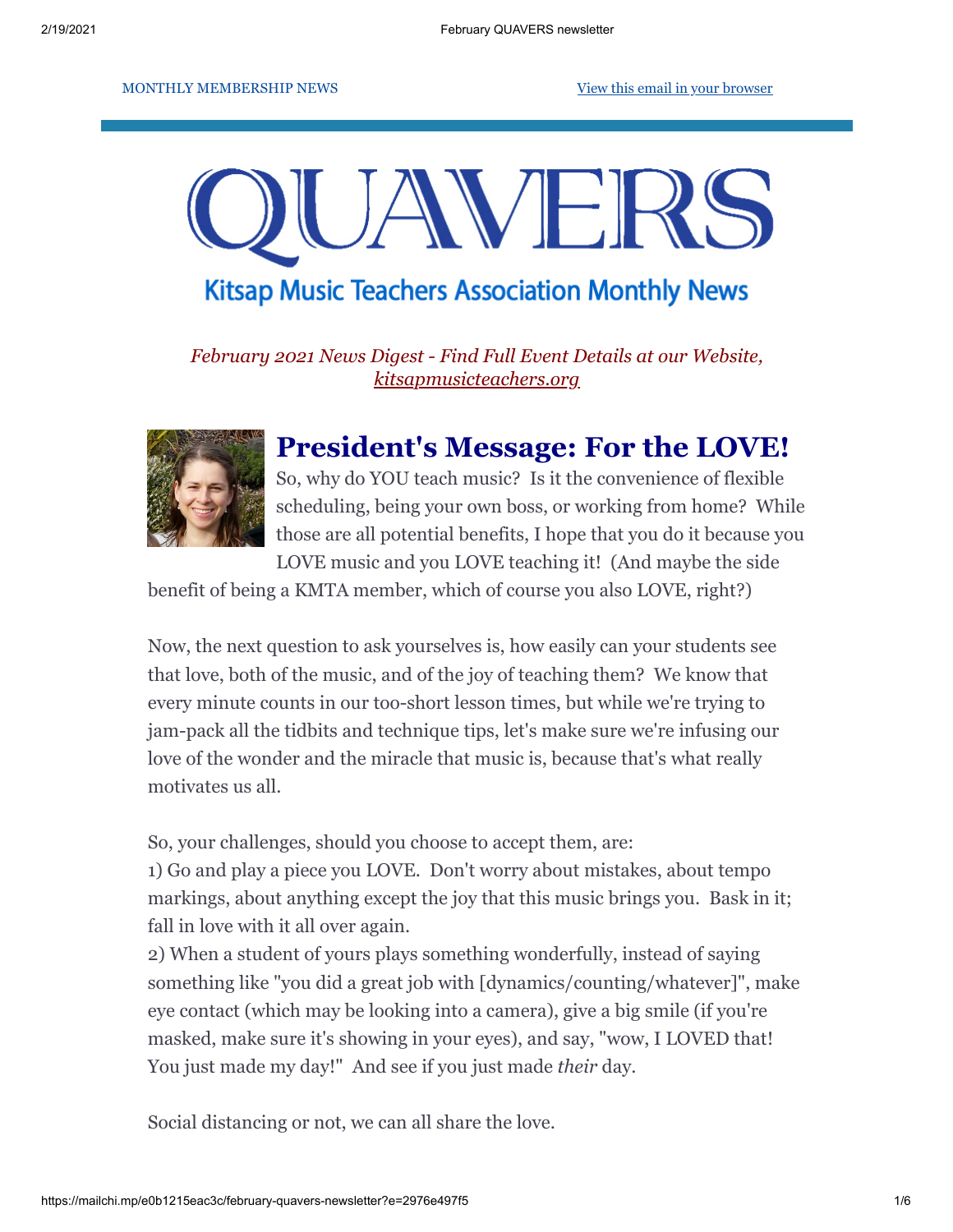#### **Laura Meredith**

President, Kitsap Music Teachers Association



# **From the Vice-President: Meeting News**

You may love the teaching part of being a teacher, but are you feeling like you're at the end of your rope with parents always asking about rescheduling lessons, late payments, students

quitting over the summer, etc...? Then this month's program is for you! Clinton Pratt will share with us his tips for "Migraine-Free Management!" Join us after the business meeting on Feb. 12 for this presentation!

**Melanie Stroud**

Vice President

# **Clinton Pratt: Biography and About his Presentation**



Clinton Pratt maintains a successful studio in Cincinnati and has 18 years experience with students of all ages and skill levels. He is an active member of MTNA and OhioMTA, and has served on local and state boards. Clinton has been a Nationally Certified Teacher for 10 years and received the honor of "Teacher of the Year" for his district in 2016.

He has given presentations on multiple topics at local and

state conferences, MTNA, and the National Conference on Keyboard Pedagogy. He has been published in *American Music Teacher,* and he currently sits on the Editorial Committee for the journal as well. Clinton is an experienced adjudicator not only as an RCM examiner, but also for numerous other festivals and competitions.

Clinton's diverse background includes a Master's degree in Piano and further training in Jazz, Recreational Music Making, Alexander Technique, and Dalcroze Eurhythmics.

Clinton prides himself as being an expert at studio policies, often helping other teachers become more efficient, organized, and less stressed! Don't mistake his organizational skills as always being so serious, though. His students laugh and have fun in lessons, especially while working on their annual multimedia concert which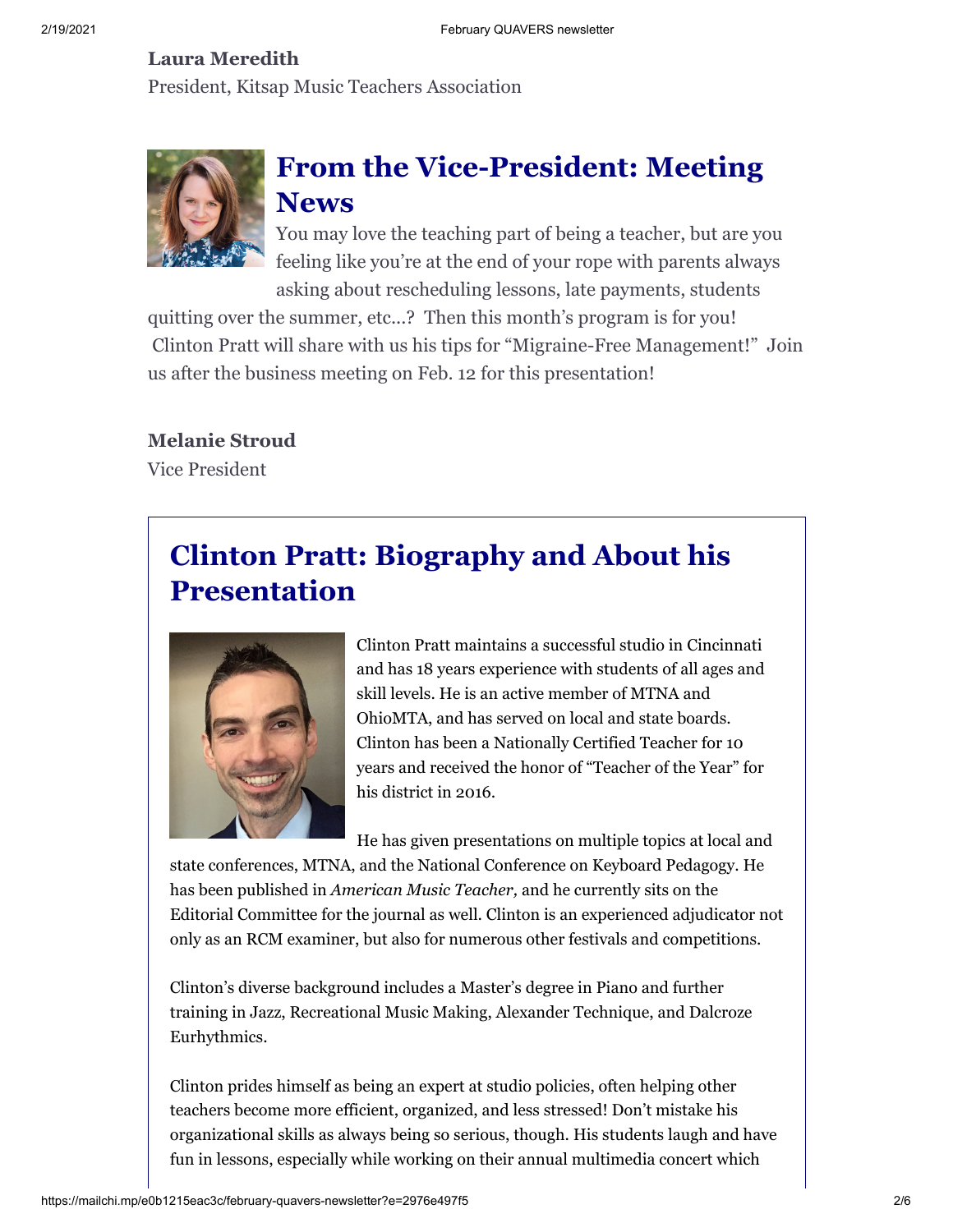fuses music with art, movement, and videos!

#### **Migraine-Free Management — Operating an Independent Studio with Less Stress**

Many teachers complain about having to deal with attendance, rescheduled lessons, late tuition payments, summer enrollment, forgotten materials, communicating effectively with parents . . . And that's just the tip of the iceberg! This session will offer solutions to the many stresses of operating an independent studio.

With my experience and persistent desire to improve the efficiency and effectiveness of my policies and procedures over many years, I have come to the point where I rarely deal with these common problems anymore. With 50 students in my studio, everyone pays on time, has great attendance, and they don't demand rescheduled lessons or refunds. 95 percent continue throughout the summer, and we have an average retention rate of 5 years!

During my presentation, I will go over many of the common policies and offer ways to streamline and make them less stressful—to free up more of your time and energy to focus on teaching! I will show how to calculate flat-rate tuition, how NOT to have to deal with rescheduled lessons, "makeups", refunds, or credits; how to collect payments on time, how to retain students over the summer, and how to better communicate with parents.

Even though this is a serious and business-oriented topic, my personality combined with anecdotes and humor will create an interesting, engaging, and actually FUN session for audience members!

Having discussed these issues with hundreds of teachers online and in local meetings, I sympathize with them, but can offer real solutions!

## **MTNA Virtual Conference, over 75% off!**

If you are interested in "attending" the MTNA virtual conference this year, KMTA has you [mostly] covered! After registering, you can submit your receipt to Sally Camp to be reimbursed \$150. Earlybird pricing is \$195 through February 16, so don't delay! [Register here](https://www.mtna.org/Conference/Conference/Registration.aspx).

#### Conference details:

The virtual conference will take place March 13-17 and include live interactive sessions. However, the session recordings will be accessible until June 1st. After February 16 the price increases to \$245, and registration remains open until May 28.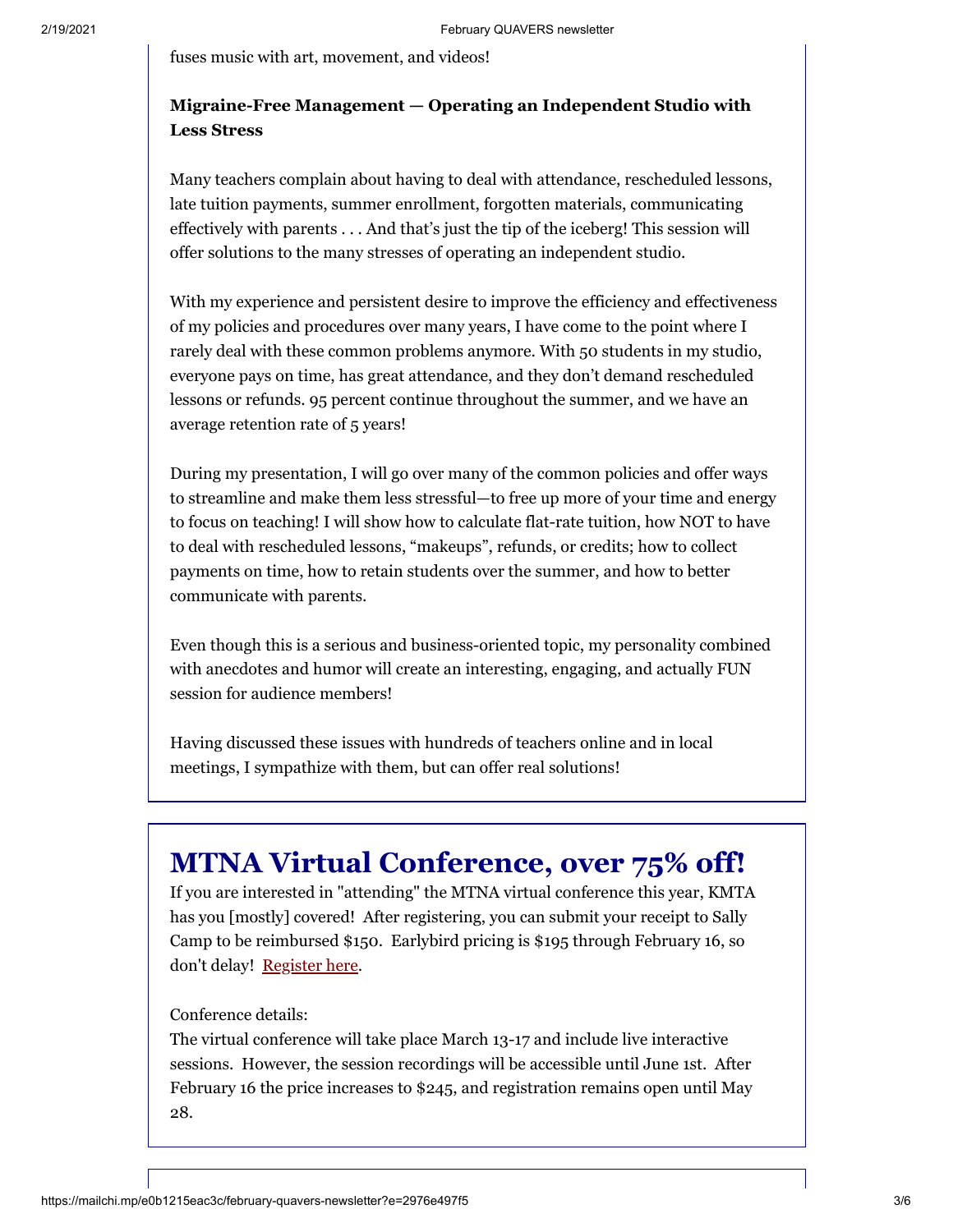## **Minutes from January membership meeting.**

Please review the [minutes from the January membership meeting](https://drive.google.com/file/d/1WU1K88t5PPT9xVh3p4AAPa8VSJOFBvOm/view?usp=sharing) before our next member meeting. If everyone reviews the minutes before we need to approve them, we are better able to streamline our meetings to keep the business portion shorter. Thank you in advance!

## **KMTA Performance Competition and WSMTA State Recitalist Competition**

**Registration** for our 2021 Virtual Competition will be open from February 15 until midnight on February 28, 2021.

You can find updated instructions, repertoire guidelines, eligibility rules, registration worksheets, parent letter, dates, fees, deadlines and more on the KMTA website under the Calendar and Events tab; [Competitions and Awards](http://www.kitsapmusicteachers.org/competitions-and-awards/) page.

*Things to remember:*

Print and fill out the [Registration Worksheet](http://www.kitsapmusicteachers.org/wp-content/uploads/2021/01/Competition-Registration-Worksheet.pdf) ahead of time for a smooth registration experience. This is for planning only - registration will be online. KMTA will send out a notice and link when it goes live.

**Invoices** will be sent after registration has closed. Please do not make a payment until you have received your invoice.

**Performance videos** must be recorded after January 1, 2021 and uploaded to YouTube, designated "unlisted".

- \* Set up the camera so that judges can see the student from head to toe.
- \* The student should NOT announce their name or repertoire on camera.

\* Identify the video by **repertoire only**. Do not list the name of the student or teacher on the video.

- \* Registrants will receive a Video Link Submit Form after registration has closed.
- \* The deadline to submit videos is midnight on Saturday, March 13, 2021.

Looking forward to an exciting, inspiring collection of performances from our young musicians!

Mary Grant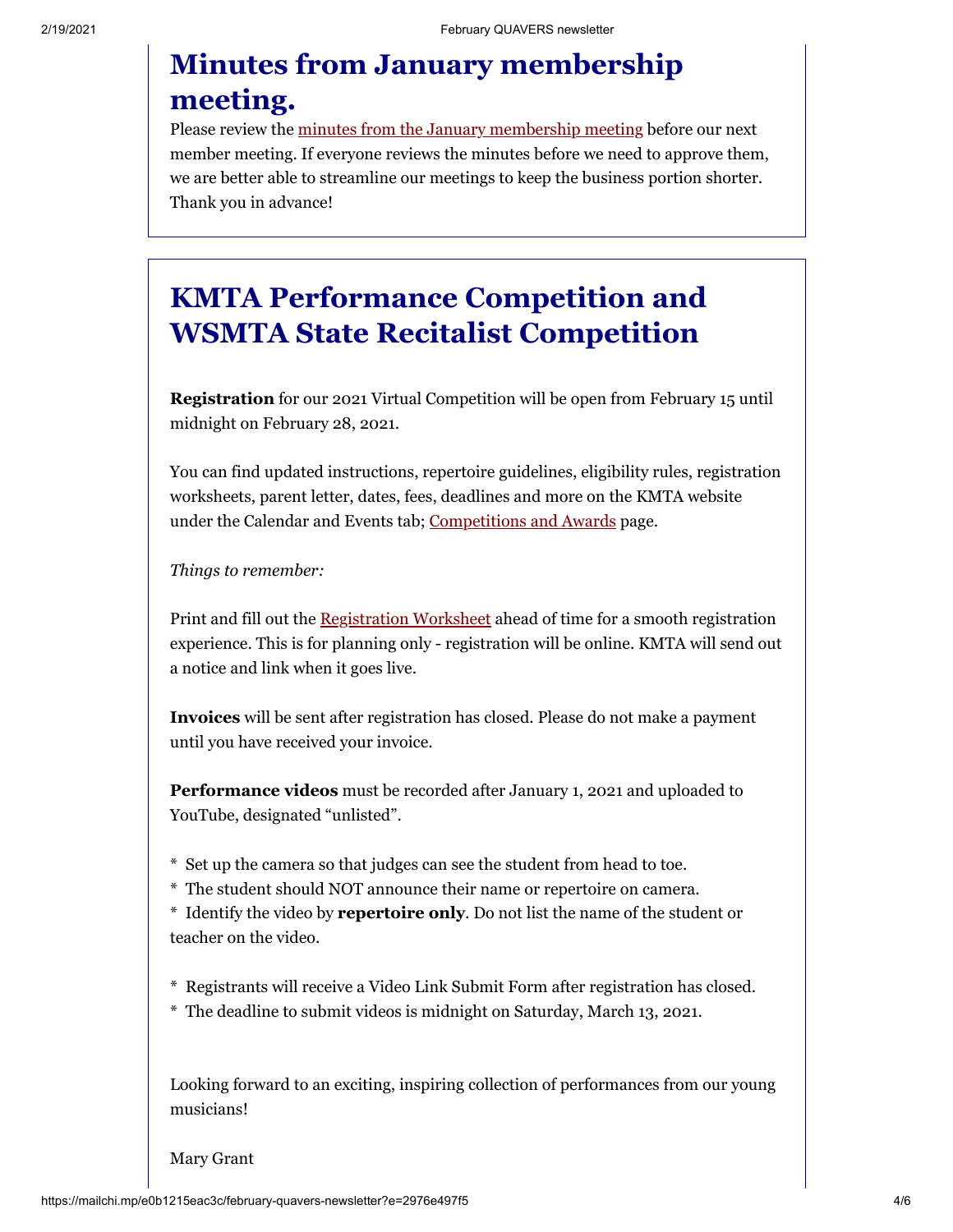#### **MAP: Virtual Honors Recital**

The Music Artistry Program is approaching, and that means the Honors Recital is coming soon as well.

Due to the current situation, the 2021 Recital will happen virtually.

Please email the unlisted YouTube links of your selected student videos to Laura Meredith, at <u>laurasletsplaymusic@gmail.com</u>, by March 15th. She will create a special Honors Recital playlist on our KMTA YouTube channel, which students will be able to share with their families and friends.

You can either send her a playlist link or individual links, whichever is easier.

More updated information will be sent your way if there is any.

Sun Gamble

#### **Preparing for MAP online**

Are you wondering how all of the "paperwork" will come together for MAP online this year? Are you comfortable using Google Drive and sharing links to sheet music and videos? Attend our membership meeting February 12th to watch a demonstration of how to fill out the online MAP forms for your studio, as well as add links to sheet music and YouTube videos.

Melanie Kurtzbein

## **Music Literacy Program and Carnival**

Even though our Carnival can't happen this year, the Music Literacy Program is going strong! Registration will be open March 1 - April 1. Tests will be available for printing, and we will have more information on how you can run these effectively in your own studio! These exams are a fantastic way to measure what your students are absorbing, and can give you insights into areas that they might need to improve. There are fairly easy ways to adapt these tests to either in-person or online lessons in your own studio. We'll plan to discuss this at the April meeting, so bring your questions!

Melanie Stroud